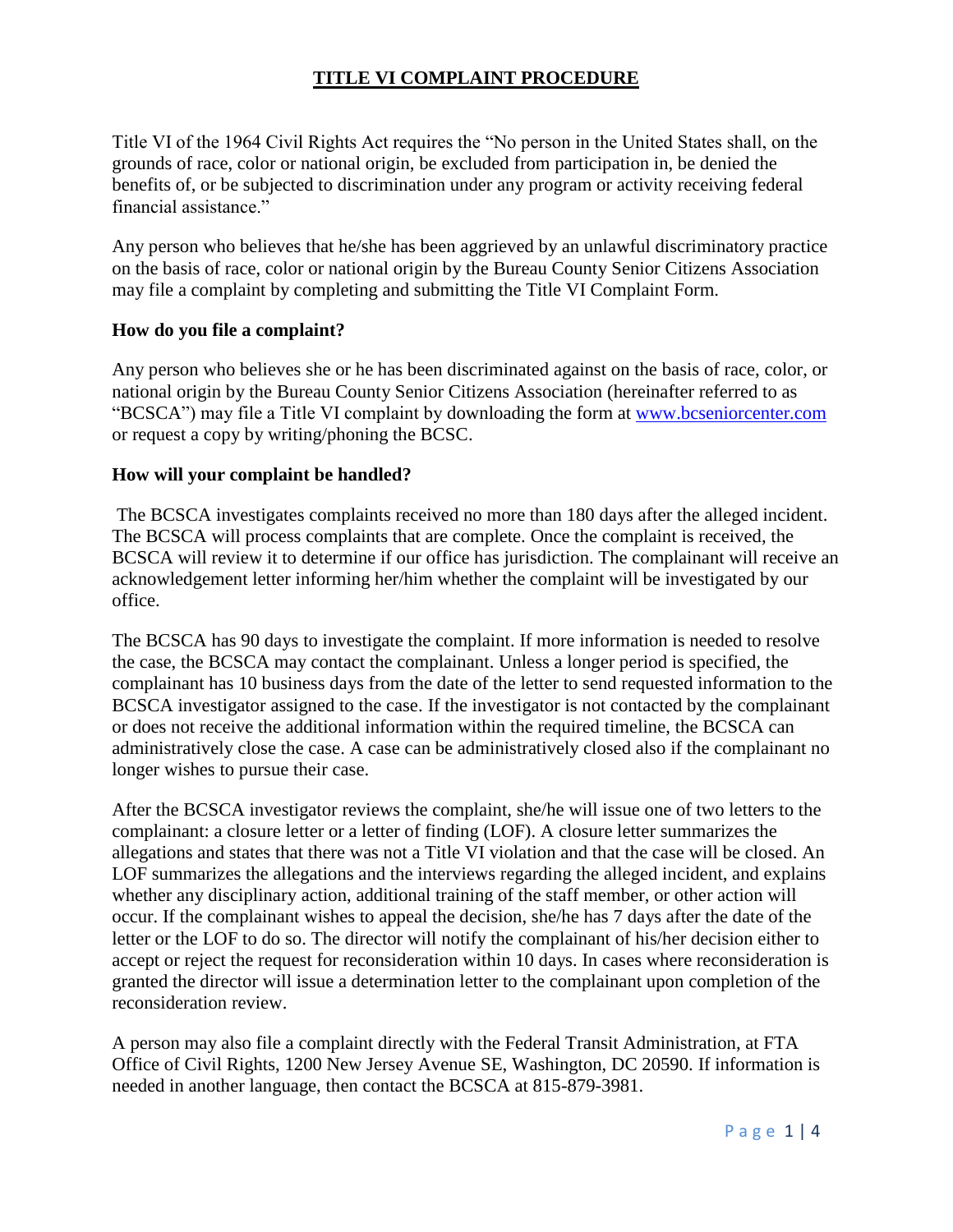## **TITLE VI COMPLAINT FORM**

| <b>Section I:</b>                                                                                                                                                                                                                                                                                                                                                          |             |  |                    |                |  |
|----------------------------------------------------------------------------------------------------------------------------------------------------------------------------------------------------------------------------------------------------------------------------------------------------------------------------------------------------------------------------|-------------|--|--------------------|----------------|--|
| Name:                                                                                                                                                                                                                                                                                                                                                                      |             |  |                    |                |  |
| Address:                                                                                                                                                                                                                                                                                                                                                                   |             |  |                    |                |  |
| Telephone (Home):                                                                                                                                                                                                                                                                                                                                                          |             |  | Telephone (Work):  |                |  |
| <b>Electronic Mail Address:</b>                                                                                                                                                                                                                                                                                                                                            |             |  |                    |                |  |
| <b>Accessible Format</b>                                                                                                                                                                                                                                                                                                                                                   | Large Print |  | Audio Tape         |                |  |
| Requirements?                                                                                                                                                                                                                                                                                                                                                              | <b>TDD</b>  |  | Other              |                |  |
| <b>Section II:</b>                                                                                                                                                                                                                                                                                                                                                         |             |  |                    |                |  |
| Are you filing this complaint on your own behalf?                                                                                                                                                                                                                                                                                                                          |             |  | Yes*               | N <sub>o</sub> |  |
| *If you answered "yes" to this question, go to Section III.                                                                                                                                                                                                                                                                                                                |             |  |                    |                |  |
| If not, please supply the name and relationship of the person<br>for whom you are complaining:                                                                                                                                                                                                                                                                             |             |  |                    |                |  |
| Please explain why you have filed for a third party:                                                                                                                                                                                                                                                                                                                       |             |  |                    |                |  |
|                                                                                                                                                                                                                                                                                                                                                                            |             |  |                    |                |  |
| Please confirm that you have obtained the permission of the<br>aggrieved party if you are filing on behalf of a third party.                                                                                                                                                                                                                                               |             |  | Yes                | N <sub>o</sub> |  |
| <b>Section III:</b>                                                                                                                                                                                                                                                                                                                                                        |             |  |                    |                |  |
| I believe the discrimination I experienced was based on (check all that apply):                                                                                                                                                                                                                                                                                            |             |  |                    |                |  |
| [ ] Race                                                                                                                                                                                                                                                                                                                                                                   | [ ] Color   |  | [] National Origin |                |  |
| Date of Alleged Discrimination (Month, Day, Year): ______                                                                                                                                                                                                                                                                                                                  |             |  |                    |                |  |
| Explain as clearly as possible what happened and why you believe you were discriminated<br>against. Describe all persons who were involved. Include the name and contact information of<br>the person(s) who discriminated against you (if known) as well as names and contact information<br>of any witnesses. If more space is needed, please use the back of this form. |             |  |                    |                |  |
|                                                                                                                                                                                                                                                                                                                                                                            |             |  |                    |                |  |
|                                                                                                                                                                                                                                                                                                                                                                            |             |  |                    |                |  |
|                                                                                                                                                                                                                                                                                                                                                                            |             |  |                    |                |  |
|                                                                                                                                                                                                                                                                                                                                                                            |             |  |                    |                |  |
|                                                                                                                                                                                                                                                                                                                                                                            |             |  |                    |                |  |
|                                                                                                                                                                                                                                                                                                                                                                            |             |  |                    |                |  |
|                                                                                                                                                                                                                                                                                                                                                                            |             |  |                    |                |  |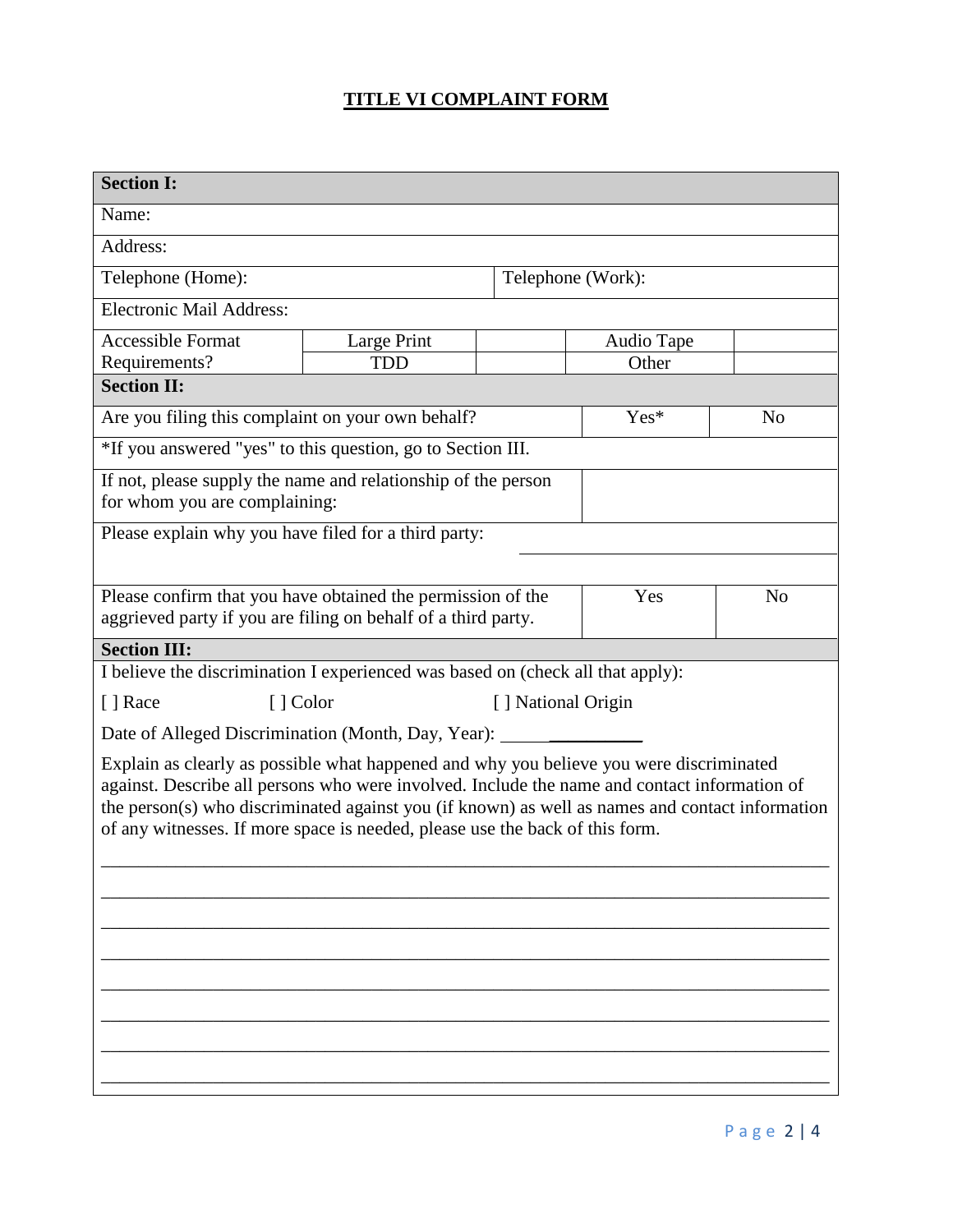| <b>Section IV</b>                                                                                                    |
|----------------------------------------------------------------------------------------------------------------------|
| Have you previously filed a Title VI complaint with this<br>Yes<br>$\rm No$                                          |
| agency?                                                                                                              |
| <b>Section V</b>                                                                                                     |
|                                                                                                                      |
| Have you filed this complaint with any other Federal, State, or local agency, or with any Federal<br>or State court? |
| [ ] Yes<br>$[ ]$ No                                                                                                  |
| If yes, check all that apply:                                                                                        |
|                                                                                                                      |